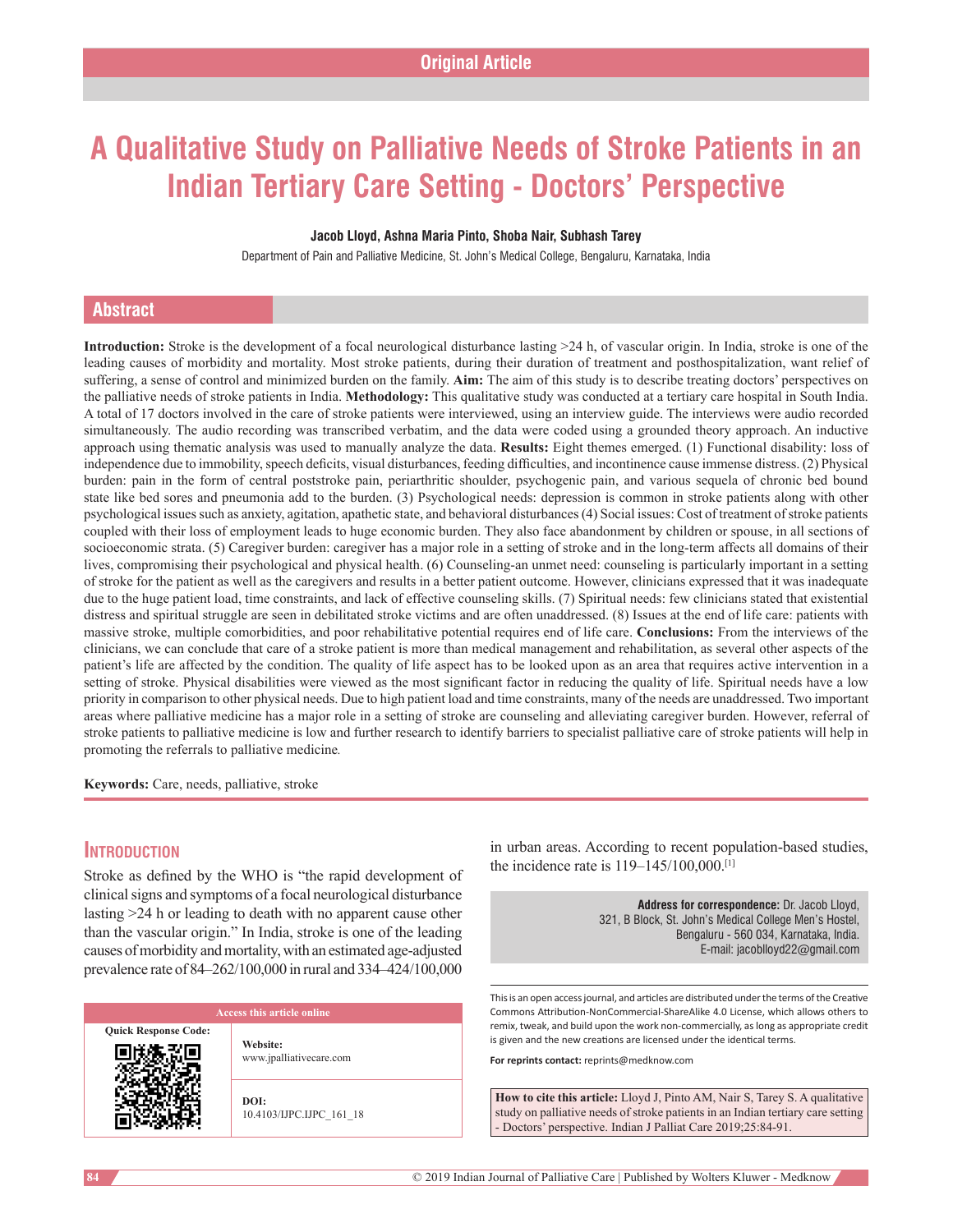Management of stroke chiefly consists of thrombolysis and secondary prevention. Formation of organized stroke units in developed countries has led to a decrease in stroke mortality.[2] However, in low- and middle-income countries like India, a lack of resources leads to inadequate organized care of stroke patients.[3] Along with the increase in survival rates among stroke victims, there is an increase in the number of debilitated stroke patients who have a prolonged stay in the hospital, bed bound at home or institutionalized in hospice care. The quality of life poststroke is drastically reduced.

Palliative care is defined as an approach that improves the quality of life of patients and their families facing the problem associated with a life-threatening disease. Palliative care in the past was mainly associated with cancer patients, but today palliative needs of individuals with other noncancer diseases, especially neurological diseases are increasingly being recognized.[3]

Stroke care is influenced by decisions that are clinically challenging, emotionally taxing, and ethically complex. Most stroke patients, during their duration of treatment and posthospitalization, want relief of suffering, a sense of control, and minimized burden on the family.[4] Palliative care seeks to improve the quality of life of patients and families through the identification, prevention, and relief of pain and suffering in body, mind, and spirit. However, the palliative needs of stroke patients are often poorly investigated.<sup>[5]</sup>

Many stroke survivors are often unable to state and describe their needs and concerns, and clinicians need to be aware of their palliative needs and ensure that these needs are met. Studies show that an average Indian patient with moderate-to-severe pain from a disease is unaware that there are effective medications to relieve the pain.[6] Many patients continue to have poor symptom control and unmet palliative needs, long after the onset of the stroke.[7]

Previous studies have identified pain, dyspnea, anxiety, depression, agitation, incontinence, fatigue, poststroke seizures, sexual dysfunction, and sleep-disordered breathing as common palliative needs among stroke patients.[8,9]

Ntlholang *et al*. said that in stroke patients with progressive chronic comorbidities, intensive palliative care is the predominant focus, and goal for the remainder of their lives.<sup>[10]</sup>

In India, the awareness regarding the scope of palliative care is low among professionals as well as the patients, $[11,12]$  and only limited information is available on the number of stroke patients who received palliative care.<sup>[13]</sup>

This study aims to assess physicians' perspectives on the palliative needs of stroke patients and to identify these needs.

This is a very important area of research that has not been undertaken in our country. A physician's understanding of the palliative needs of stroke patients will promote the number of references to specialist palliative care.

# **Methodology**

#### **Design**

This study follows a qualitative design, utilizing an interview guide. Inductive qualitative research guidelines were used to conduct this study.

#### **Participants**

The study was conducted at St. John's Medical College Hospital, a tertiary care hospital in South India. The sample comprised 17 qualified doctors involved in the care of stroke patients from Departments of Internal Medicine, Neurology, and Physical and medical rehabilitation. Convenience method of sampling was employed. Interviews were conducted until data saturation was achieved. The sample size was determined using this method.

#### **Procedure**

The participants were approached individually and primed regarding the study. A convenient time and place were arranged with each doctor, to conduct the interview. Written informed consent was taken before the interviews. Two investigators conducted the interviews which were face-to-face, in-depth, and semi-structured. Open-ended questions were asked using an interview guide designed by the authors. The interview was audio recorded simultaneously. Privacy and confidentiality were maintained throughout the process. Pilot testing of the interview guide was done over the course of three interviews, which were noninclusive. The average duration of an interview was approximately 40 min. The audio recording was transcribed verbatim and independently coded by the two investigators manually.

### **Analysis of data**

The transcripts were analyzed using iterative and interpretative approach. Two analysts independently coded the entire data set manually. An inductive approach using thematic analysis was employed wherein new ideas and themes were allowed to emerge without any prejudice. The emerging themes, categories, and subcategories were identified. This was followed by in-depth discussions and sharing of coding patterns between the analysts so that there was a common understanding of the categories generated. This gave way to a final coding template, and the entire data set was then coded and analyzed.

# **Results**

Eight themes emerged:

- 1. Functional disability
- 2. Physical burden
- 3. Psychological needs
- 4. Social issues
- 5. Caregiver burden
- 6. Counseling-an unmet need
	- 7. Spiritual needs
	- 8. Issues at the end of life care.

#### **Functional disability**

Loss of independence due to various functional disabilities was considered the most important factor that reduces the quality of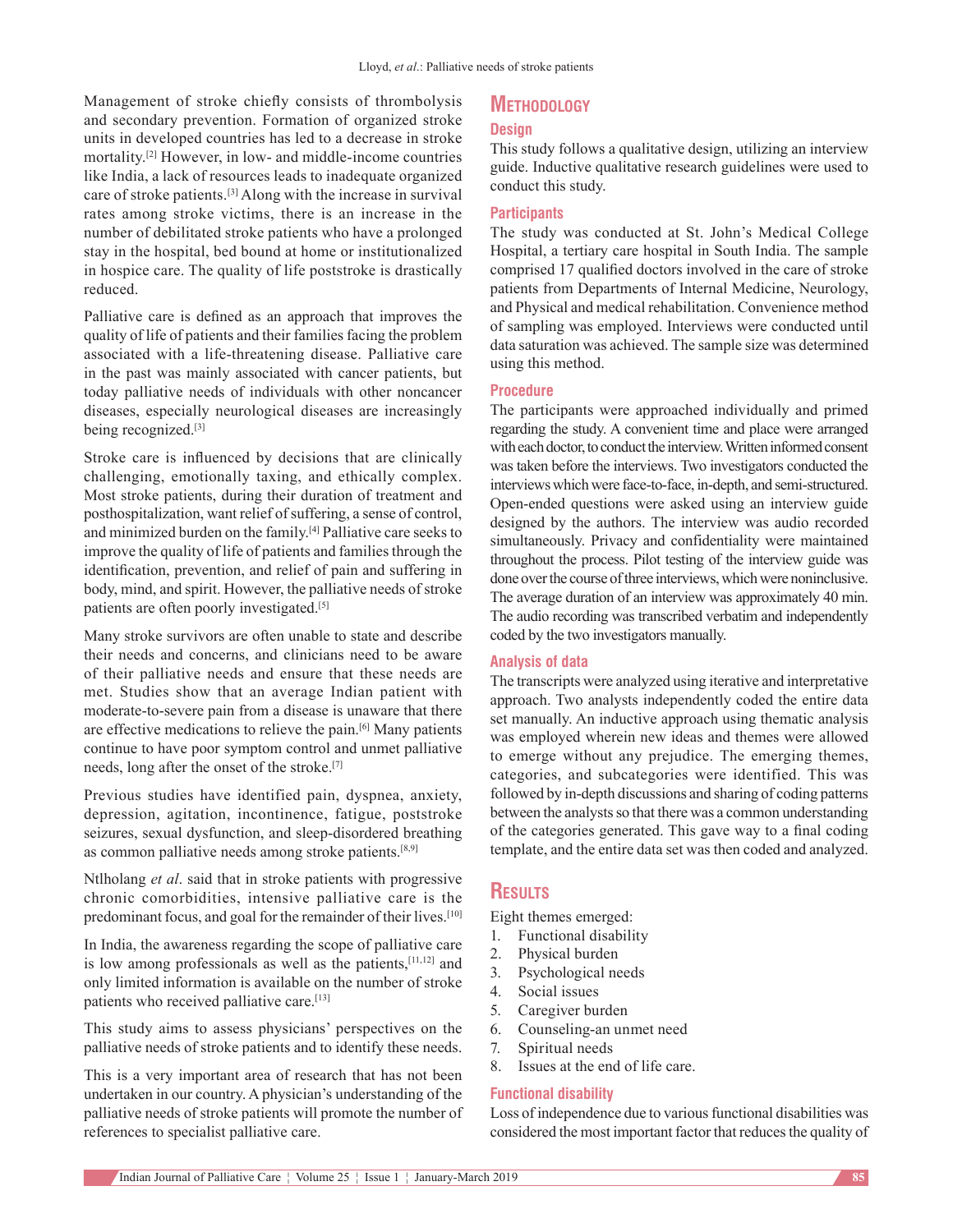life of stroke patients, according to the clinicians. Among the various functional disabilities, immobility due to hemiparesis or hemiplegia was considered the most significant one. Other disabilities include speech deficits, visual disturbances, feeding difficulties, and incontinence.

Speech deficits due to aphasias and dysarthrias, visual disturbances mostly due to hemianopsia, reduced visual acuity and diplopia, feeding difficulties due to dysphagia and nasal regurgitation are commonly seen. Patients with a large stroke might also have cognitive impairment and delirium.

Most participants also stated that bowel and bladder incontinence is a major issue seen in many stroke patients. Patients with bladder incontinence require catheters, which increased the risk of urinary tract infections and catheter-related injuries. Bowel incontinence requires the use of diapers. However, in bedridden patients, constipation is also seen and may require enemas.

These functional disabilities, resulting from stroke, prevent them from doing activities of daily living and become dependent on a caregiver, causing immense mental distress in them.

*"There are many disabilities stroke patients suffer from, but I think the most significant one is immobility, which affects their independence and their daily activities. Then there are swallowing difficulties and speech difficulty. Patients with aphasia have more problems. Many have problems of bowel and bladder incontinence, cognition and behavioral disturbances."–* (P7)

# **Physical burden**

The physical burden in stroke patients emerged as a major theme, of which pain was viewed as a prominent issue.

# *Pain*

Most physicians stated that pain is a common symptom that affects the quality of life of stroke patients. Based on the views of the participants, pain in stroke victims can be broadly categorized into the following:

# Central pain

The clinicians stated that this is mostly seen in a thalamic stroke, where the patient usually describes it as a burning pain or "pins and needles" sensation on the side affected by stroke. Most clinicians were aware of the nature of central poststroke pain, but most of them concurred that in a clinical setting it is often difficult to elicit the exact nature of the pain due to the patient's cognitive dysfunction or aphasia. Often the doctors consider it to be a peripheral pain, which is more common than central pain and start them on NSAIDs or opioids. These medications are not very effective for central pain. All the participants were aware that central poststroke pain is to be treated with medications such as Amitriptyline, Pregabalin, or Gabapentin, but admitted to rarely starting them on these drugs until very late.

"*When a stroke patient complains of pain, we usually start them on paracetamol, and then move up the WHO ladder for pain management*"– (P4)

# Peripheral pain

- Shoulder pain: All the participants unanimously agreed that the most common form of pain seen in stroke patients is shoulder pain. Participants stated that the etiology of the pain is not clearly understood and multiple factors may contribute to it. Most participants had not tried anything other than Nonsteroidal anti-inflammatory drugs (NSAIDs) and opioids. Many said that physiotherapy could help improve the condition. Few of the physiatrists who were interviewed stated that uncontrolled pain often interferes with the rehabilitative process
- Multiple aches and pain: many clinicians encountered complaints of nonspecific aches and pains over different parts of the body, commonly occurring a few weeks to months after the onset of stroke. Most of the patients who experienced this were the elderly. Some participants attributed it to other underlying conditions unrelated to stroke, such as osteoarthritis.

*".... most of these patients had similar mild pain symptoms even before the onset ofstroke, but once they are in a bed bound state, they don't have any distractions and tend to concentrate more on the pain, and they feel that their pain is more now*.".–(P8)

- Other factors contributing to peripheral pain include:
	- Allodynia, which is an exaggerated response to normal stimuli
	- Deep bed sores eroding the nerves
	- Catheter infections.

# Psychological pain

Many clinicians stated that there is a psychological component of pain.

"....*Stroke patients are in a lot of psychological distress and this can sometimes manifest as physical pain*."-(P9)

However, most of them stated that they do not put this knowledge of "psychological aspect" of pain into clinical practice while managing pain in a patient.

"....*Most of the time, we fail to look into the psychological component of the pain. When a patient complains of pain, we start them on some analgesics and wait for them to respond*."– (P12)

Other factors contributing to physical burden:

Patients with long-term deficits and bed bound for prolonged periods have numerous other problems as stated by various participants.

- Pneumonias due to aspirations, requiring frequent hospitalizations
- Bedsores due to prolonged bedridden state
- **Contractures**
- Frequent urinary tract infections
- Discomfort caused by the use of Ryle's tube, catheters
- Superadded infections
- Deep vein thrombosis.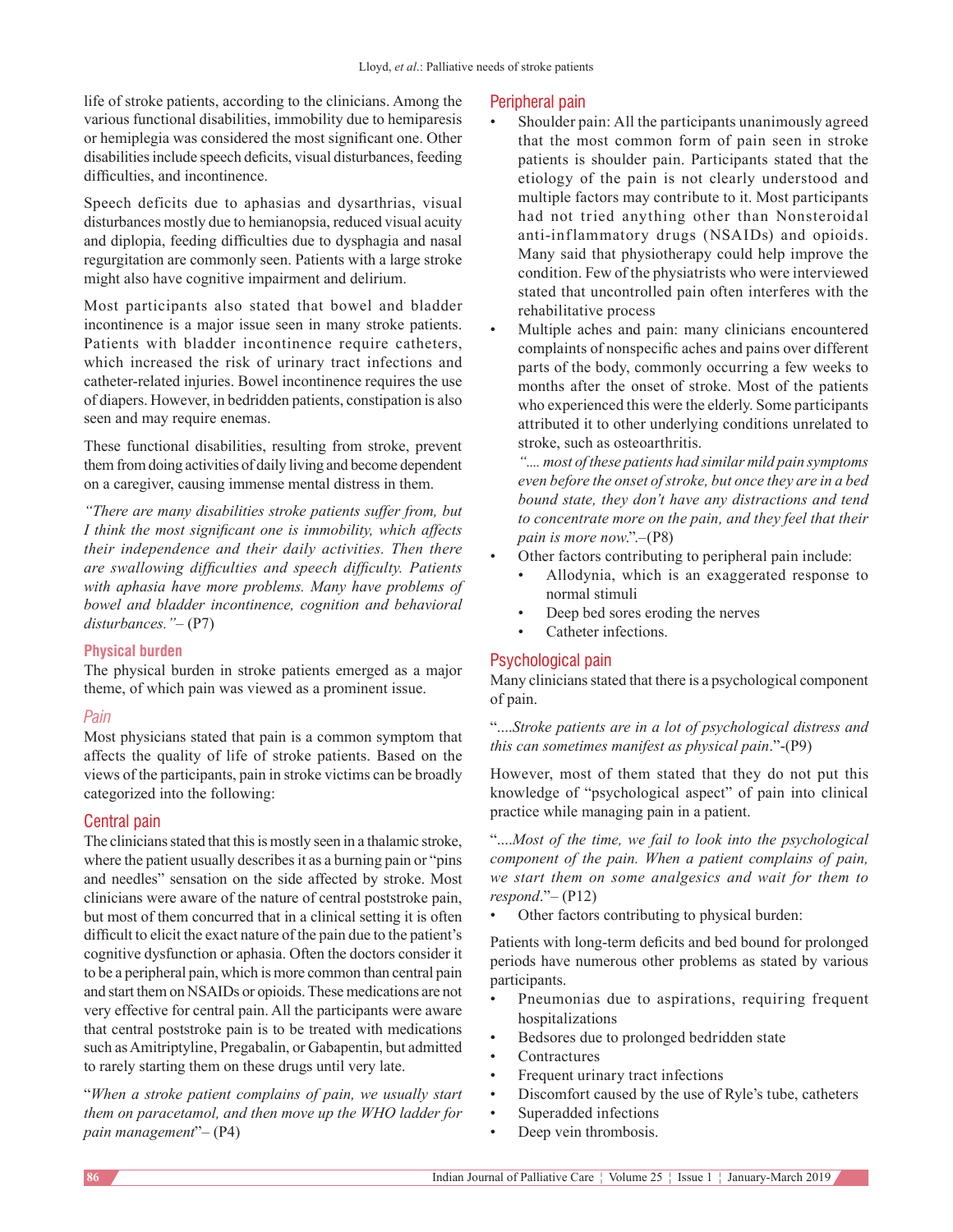#### **Psychological needs**

From the interviews of clinicians, psychological effects of stroke were a major theme that emerged, of which depression was viewed as the most common.

Most clinicians were of the opinion that the psychological effects stemmed from the sudden change from being a fully functional individual to one who is dependent on others for activities of daily living. Loss of employment and financial issues also added to the psychological burden on the patients.

All the participants stated that depression is very commonly seen in stroke victims. Few neurologists mentioned that nearly 20%–30% of stroke patients develop clinical depression over a period of 2–3 years if they are not rehabilitated well. Some doctors mentioned that patients have difficulty in adjusting their expectations to fit their disability and often lash out at family members or withdraw. The lack of counseling and motivation can also worsen psychological conditions.

"*… if the affected person is the sole breadwinner of the family and the entire family is dependent on them and then they become bedridden, they go into a severe state of depression*…"–(P10)

Other psychological issues mentioned were anxiety, apathetic states, agitation, emotional lability, guilt, lack of confidence, fatigue, behavioral disturbances, decreased attention span and sleep disturbances.

*"Some of them have anger towards their illness and refuse to continue care. Then there are those who are apathetic. They have a feeling that what is the point of doing all this and they go into a negative apathetic state*"– (P3)

#### **Social issues**

Many participants stated that stroke, being a cause for long-term disability, can give rise to many social problems faced by the patients and their families.

Social issue that recurrently came up during the interviews was the financial burden of caring for a stroke patient, especially if an earning member of the family was affected.

Caring for a stroke patient who is bed-bound also forces the caregiver into unemployment or loss of work hours. Cost of medication, visits to the doctor, physiotherapy sessions, and travel to a tertiary center increases the expenditure of the family. Many clinicians highlighted that stroke patients require hospitalization and follow-up for long durations and most patients in an Indian setting cannot afford prolonged hospital care.

"*Lots of these patients are from a poor socioeconomic background. They cannot afford treatment for such long periods. Money becomes a big issue."–* (P14)

"*The attender is needed to bring the patient to therapy. That itself is a big constraint. He will have to leave his job or take off for a week or two, and then also they are not hopeful. They know it is not going to change much."–* (P11)

Few participants mentioned that patients suffering from stroke have also faced abandonment and institutionalization by spouse or children, in all sections of society.

"*Lots of patients who are married go through divorce and children leave them. Nobody can leave everything else in the world and just be with the patient."–* (P7)

Some clinicians were of the view that neglect of a stroke patient exists in all sections of society, irrespective of their financial status. It was suggested that individuals from higher strata of society do not have enough time to take care of the patient, while those from a lower strata of society do not have the means to take care of them.

*"People from lower socioeconomic strata, they will be there to take care of the patient but they won't have money because most of them may be farmers and unemployed. People from the higher strata, the children are not there to look after them, to give them moral and emotional support."–*(P6)

Gender bias was a point brought up by few of the participants which highlighted that the amount of care given to a male stroke patient was more than that given to a female.

"*In an Indian scenario, the female will look after her husband if he gets a stroke. In a similar way, the parents will look afterthe son. But if a married female has a stroke and someone has to take care of her, then it is very difficult. In the Indian scenario, the support system is not so strong for the female who suffers a stroke. Otherwise it is her parents who look after her. But after marriage with children it becomes very difficult."‑*(P7)

#### **Caregiver burden**

All the participants were of the view that, caregiver burden is unacceptably high in a setting of stroke, compared to other chronic conditions. They attributed it mainly to the long-term disability.

*"....During the first week, the family members are mostly worried about the disability, they ask questionslike, "when will he startwalking again?", "Whenwill he start talking"."–* (P14)

From the information gathered from the clinicians, it was suggested that:

- During the initial phase, the main factors that contribute to caregiver burden are patient-centric, which may include:
	- Distress due to the current state of the patient
	- Unaddressed queries regarding the condition and management plan
	- Assisting the patient with activities of daily living-toiletry, bathing, feeding and ambulating
	- Apprehension about the recurrence of the stroke.
- However, in the long term, the factors contributing to caregiver burden are mostly caregiver centric:
	- Mental exhaustion
	- Time constraints
	- Loss of employment
	- Financial issues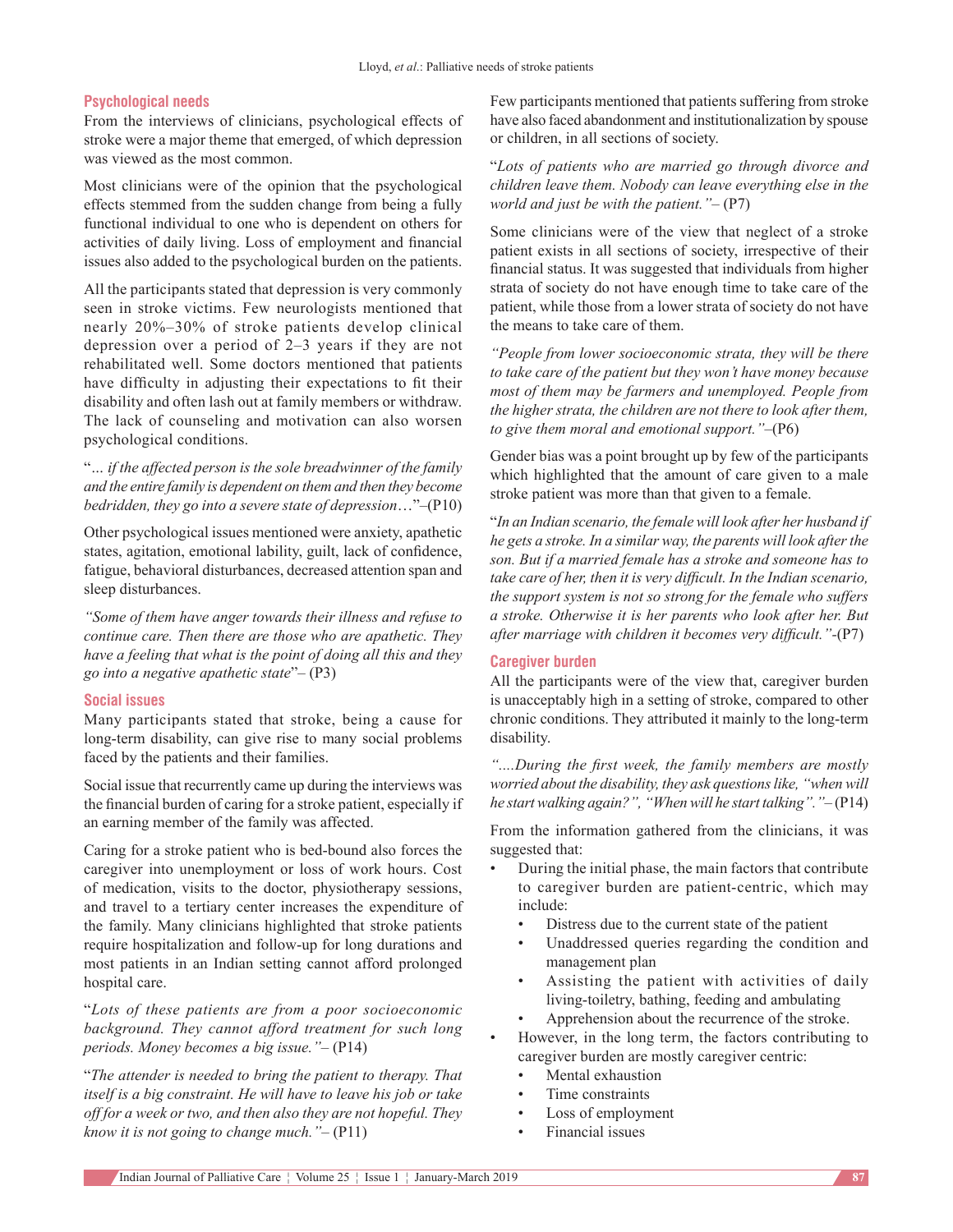- Restraints in social life
- Depression in caregiver.

The participants stated that, in an Indian setting, it is almost always a family member who takes care of the patient, and professional caregivers are rarely employed. Many a time, the caregiver has to give up his/her job to look after the patient. Over a period of time, this affects all domains of the caregivers' life and even cause clinical depression in them.

Although the clinicians are aware of the caregiver burden, most of them stated that they do not adequately counsel the family nor discuss the caregiver issues with them. All of them attributed it to the huge patient load, time constraints and inexperience at counseling.

All the clinicians strongly agree that the palliative care team can be highly beneficial in counselling the caregiver and alleviating the burden. Afew suggested a long-term follow-up plan with palliative care team, as an option that can be considered, for the patient and the caregivers to discuss and address their issues.

## **Counseling‑an unmet need**

All the clinicians strongly agree that counseling is absolutely essential in a setting of stroke in view of the complex nature of the disease, sudden onset of several disabilities and the immense distress the patients and family experience. However, most of the participants felt that the counseling is inadequate, because of the huge patient load, time constraints, and lack of adequate training in counseling skills.

"*In a hospital like this with a huge patient load, I don't really have that much time to give for each patient. I don't get the time to sit down, talk to them and counsel them about the condition and the outcomes*"-(P11)

The participants stated that many patients and their family members are not completely aware of the nature of the condition. Doubts regarding how it happened, the duration of the debilitated state, outcome of therapy, recovery, recurrence, etc., are common. In an Indian tertiary hospital setting, a majority of the patients are of poor literacy and from various linguistic and cultural backgrounds. Often the physicians, due to their time constraints, are unable to look at the various aspects of their background, i.e., cultural and social factors, and tailor the explanation and counseling to their level of understanding.

One of the physicians said:

# "*I don't think I'm adequately trained to do counselling at this level, to make the patient accept and adjust to the condition, and to explain to them at their level of understanding*".– (P6)

Few of the participants stated that many patients are in an apathetic state and require extensive counseling to put them in the "right frame of mind" to focus on improving. Physiatrists stated that counseling and motivating them are needed to help them go through their rehabilitation exercises.

# **Spiritual needs and existential distress**

Few clinicians stated that existential distress and spiritual needs are seen in debilitated stroke victims and are often unaddressed.

*"Following an event like stroke, the patient may not be able to withstand that kind of an onslaught and this causes a lot of spiritual struggle and existential distress in them."–* (P16)

".*Frequently they ask questions like, "What have I done to deserve this", "Why has God punished me, I have never harmed anyone*"."– (P8)

However, most clinicians did not view spiritual needs as a significant issue.

## **Issues at the end of life care**

Many participants stated that patients with massive stroke, multiple comorbidities, and poor rehabilitative potential may require end of life care. Although most participants felt the need for the end of life care in severely affected stroke patients, there was a lack of clarity about the stage at which it has to be provided.

One of the neurologists said:

*"… only severely affected patients with other co morbidities, where their life span is reduced and quality of life is reduced, and the family doesn't want any active medical management, then we refer to palliative medicine."‑*(P11)

Few clinicians mentioned that palliative care was sought when family members had to be counseled about decision making for stroke patients with a poor prognosis.

Few participants mentioned that due to the high turnover of patients, they were unable to provide adequate counseling to patients requiring end of life care and had advised them to be transferred to a local hospice facility.

# **Discussion**

Along with the decline in mortality in stroke patients, there has been an increase in the number of stroke survivors with residual disabilities and impairment. These disabilities interfere with quality of life poststroke.<sup>[14]</sup> Studies have shown that the prevalence of disability among stroke patients between 24% and 54%.[15] Physical inactivity has also shown to be linked to the prevalence of poststroke depression (PSD).<sup>[16]</sup>

Although all the doctors acknowledged the prevalence of pain in stroke patients, most of them suggested that they do not consider pain as a significant medical symptom in a setting of stroke. There seems to be a lack of clarity on the appropriateness of following the WHO ladder for pain management in stroke, as it does not cover the management of central pain at least in the initial steps.

Clinicians need to be more aware and be able to differentiate a central poststroke pain from peripheral pain and administer the appropriate form of treatment.

Physiatrists stated that pain often interferes with the process of rehabilitation leading to discontinuation and poor outcome.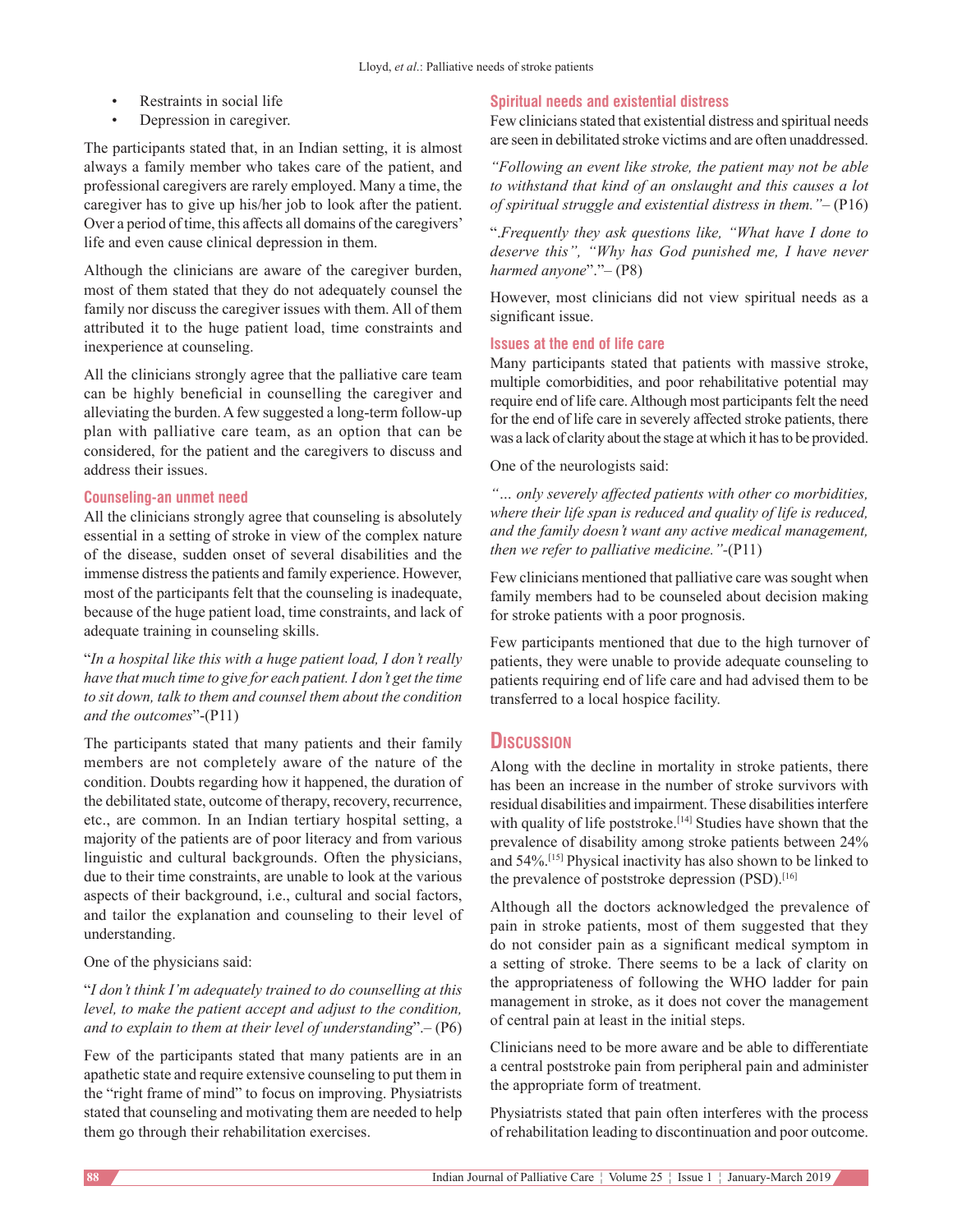Studies have shown that early rehabilitation is required in stroke for a better functional outcome.<sup>[17,18]</sup> Therefore, pain management should be carried out from the initial phase of treatment in stroke patients to produce a better outcome.

Previous studies suggest that there is an association between pain and increased levels of anxiety, agitation, and depression in stroke patients.[19] Clinicians are aware of the psychological aspect of pain but measures taken to address the issue is inadequate.

According to a study by Kim, the major psychological issues that arise are PSD, poststroke anxiety, poststroke fatigue, poststroke anger proneness, and poststroke emotional liability.[20] In our study, PSD was the most common psychological issue discussed.

A study done in India states that the prevalence of PSD is 35.29%, as defined by International Classification of Diseases-10. There was a significant correlation between male gender, being married, and living in a nuclear family with PSD.<sup>[21]</sup> According to a study, among stroke survivors, depression issaid to be the strongest factor influencing the poor quality of life.[22] Studies have also associated PSD with the worse rehabilitative outcome, cognitive impairment, increased disability and risk of falls, as well as, increased mortality.[23] PSD has also been linked to decreased efficiency in usage of rehabilitative services.[24,25] PSD was also found to be predicted by baseline depressiveness and social support.[26,27]

Caregiver burden is high in a setting of stroke. Studies show that caregiver burden often results in psychological and physical health compromise in the caregiver.[28] Due to time constraints, most patients and family members are not counseled regarding caregiver burden and coping strategies during the hospital course or when they get discharged.<sup>[29,30]</sup>

Studies show that educating caregivers about coping strategies and time management help reduce the burden.[31,32]

Few physicians suggested a palliative care team input to the family members during the hospital stay, and a long-term follow-up plan with a palliative care specialist as an option that can be considered to address the caregiver issues.

Stroke is a cause of long-term disability and leads to many social issues. Studies have shown that the availability of social support was determined by gender, education, and pre-stroke employment.<sup>[33]</sup> Quality of life poststroke was determined by social support, according to King.<sup>[34]</sup>

A good counseling session with the patient and the family will help them to cope with the situation better, make them realize the importance of early physiotherapy and be more compliant with the medications and lifestyle modifications needed to prevent recurrence.

For patients with severe stroke, multiple comorbidities and poor rehabilitation potential, the primary focus should be to provide good palliative care. The palliative care team can assist in counseling the patient and family, help in decision-making and alleviate psychological and existential distress in the patients.[35]

There are limited data on end of life care in stroke patients, although it is a significant public health issue. Studies have shown that there is less communication from the physician about the transition to the end of life care in stroke patients, compared to patients suffering from cancer.[36,37] Similarly, clinicians interviewed in our study stated that there was inadequate counseling regarding the end of life care, attributed to the lack of clarity, high turnover of patients as well as time constraints.

Based on the themes that emerged, a few ways palliative care can help in a setting of stroke is outlined below:

- Functional disability: the huge increase in the number of stroke survivors with residual functional disabilities and impairment puts a huge burden on the primary care team and often these patients have a prolonged stay in the hospital without much intervention. Palliative care team has a potential role in helping them with transitioning to a life outside the hospital with these disabilities, by offering education and psychological support, which the primary care team due to their time constrains, may not be able to offer
- Physical burden: physicians and physiatrists expressed that pain is commonly seen in post-stroke patients and are often not given enough attention. Palliative care specialists are trained to look out for and effectively manage pain. They can be of great help especially when dealing with thalamic pain which may require careful evaluation and trial of different pain medications
- Psychological needs: though the physicians were aware of the psychological issues like depression and anxiety, the measure taken to address these issues were not adequate. Palliative care consult can particularly be helpful in addressing these issues and offering psychological relief
- Social issues: palliative care specialists are trained to look at how the disease affects the social dynamics within the family and community and their involvement would benefit the patient and the relatives to deal better with social issues like a financial burden, long-term follow-up and neglect
- Caregiver burden and counseling: caregiver burden is very high in a setting of stroke. Clinicians stated that they do not adequately counsel the relatives regarding caregiver burden and fatigue. Physicians strongly recommended that the involvement of palliative care team would help alleviate caregiver burden and provide an opportunity to discuss and address issues leading to caregiver burden and fatigue
- Spiritual needs: spiritual needs were not viewed as a significant issue by most clinicians. However, spirituality is an important component of quality of life and may be a key factor in how people cope with illness and achieve a sense of coherence. Addressing spiritual needs is one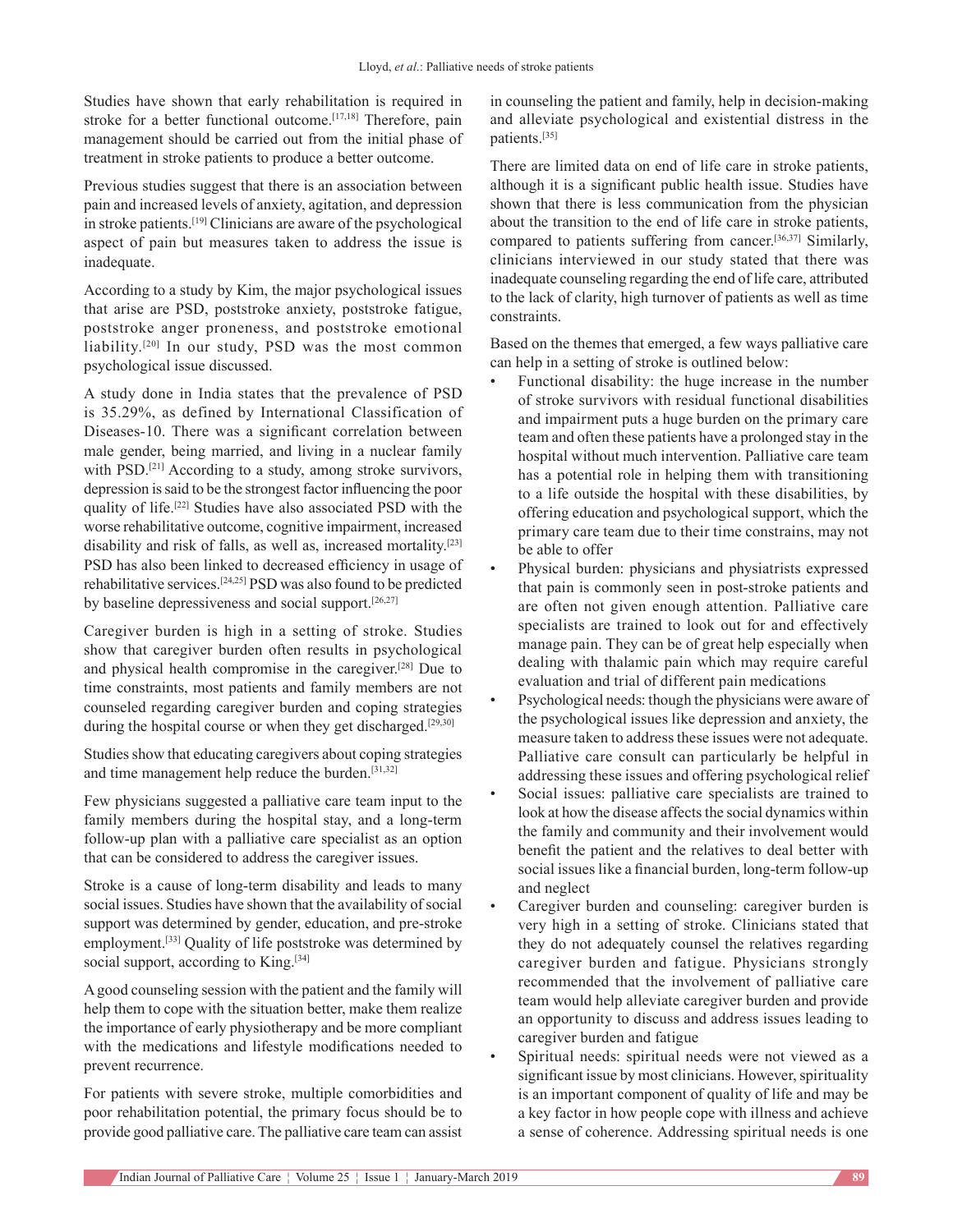of the important domains of palliative care, and their involvement would help alleviate spiritual distress that many patients may experience

Issues at the end of life care: for stroke patients with a poor prognosis, counseling regarding the end of life care and transition to a hospice facility is another important area which palliative care team can address in a setting of stroke.

# **Conclusions**

The physicians who were interviewed agree that stroke, being a condition causing high morbidity, requires a multidisciplinary approach. The needs of stroke patients that emerged are the management of functional disability, appropriate and adequate pain management, psychosocial support, adequate counseling, and addressing caregiver issues. Due to high patient load and time constraints, many of these needs are unaddressed. Palliative care has a definitive role in providing a holistic approach to the care of stroke patients as well as to alleviate caregiver burden. However, referral of stroke patients to palliative medicine is low and further research to identify barriers to specialist palliative care of stroke patients will help in promoting the referrals to palliative medicine.

#### **Financial support and sponsorship** Nil.

#### **Conflicts of interest**

There are no conflicts of interest.

# **References**

- 1. Pandian JD, Sudhan P. Stroke epidemiology and stroke care services in India. J Stroke 2013;15:128-34.
- 2. Collaborative systematic review of the randomised trials of organised inpatient (stroke unit) care after stroke. Stroke unit Trialists' Collaboration. BMJ 1997;314:1151-9.
- 3. Langhorne P, de Villiers L, Pandian JD. Applicability of stroke-unit care to low-income and middle-income countries. Lancet Neurol 2012;11:341-8.
- 4. Mazzocato C, Michel-Nemitz J, Anwar D, Michel P. The last days of dying stroke patients referred to a palliative care consult team in an acute hospital. Eur J Neurol 2010;17:73-7.
- 5. Holloway RG, Arnold RM, Creutzfeldt CJ, Lewis EF, Lutz BJ, McCann RM, *et al.* Palliative and end-of-life care in stroke: A statement for healthcare professionals from the American Heart Association/ American Stroke Association. Stroke 2014;45:1887-916.
- 6. Salins N. Time for change: Integrating palliative medicine to mainstream medicine. Indian J Palliat Care 2014;20:97-8.
- 7. Frontera JA, Curtis JR, Nelson JE, Campbell M, Gabriel M, Mosenthal AC, *et al.* Integrating palliative care into the care of neurocritically ill patients: A report from the improving palliative care in the ICU project advisory board and the center to advance palliative care. Crit Care Med 2015;43:1964-77.
- 8. Singer PA, Martin DK, Kelner M. Quality end-of-life care: Patients' perspectives. JAMA 1999;281:163-8.
- 9. Colby WH, Dahlin C, Lantos J, Carney J, Christopher M. The national consensus project for quality palliative care clinical practice guidelines domain 8: Ethical and legal aspects of care. HEC Forum 2010;22:117-31.
- 10. Ntlholang O, Walsh S, Bradley D, Harbison J. Identifying palliative care issues in inpatients dying following stroke. Ir J Med Sci 2016;185:741-4.
- 11. Mani RK, Amin P, Chawla R, Divatia JV, Kapadia F, Khilnani P, *et al.*

Guidelines for end-of-life and palliative care in Indian Intensive Care Units' ISCCM consensus ethical position statement. Indian J Crit Care Med 2012;16:166-81.

- 12. Blacquiere DP, Gubitz GJ, Dupere D, McLeod D, Phillips S. Evaluating an organized palliative care approach in patients with severe stroke. Can J Neurol Sci 2009;36:731-4.
- 13. Strategies for Palliative Care in India (Expert Group Report). Directorate General of Health Services Ministry of Health & Family Welfare; November 2012.
- 14. Sarti C, Rastenyte D, Cepaitis Z, Tuomilehto J. International trends in mortality from stroke, 1968 to 1994. Stroke 2000;31:1588-601.
- 15. Sacco RL. Risk factors, outcomes, and stroke subtypes for ischemic stroke. Neurology 1997;49:S39-44.
- 16. Hong I, Aaron SE, Li CY, Simpson AN. Physical activity and the risk of depression in community-dwelling Korean adults with a history of stroke. Phys Ther 2017;97:105-13.
- 17. Liu N, Cadilhac DA, Andrew NE, Zeng L, Li Z, Li J, *et al.* Randomized controlled trial of early rehabilitation after intracerebral hemorrhage stroke: Difference in outcomes within 6 months of stroke. Stroke 2014;45:3502-7.
- 18. Hu MH, Hsu SS, Yip PK, Jeng JS, Wang YH. Early and intensive rehabilitation predicts good functional outcomes in patients admitted to the stroke Intensive Care Unit. Disabil Rehabil 2010;32:1251-9.
- 19. van Almenkerk S, Depla MF, Smalbrugge M, Eefsting JA, Hertogh CM. Pain among institutionalized stroke patients and its relation to emotional distress and social engagement. Int J Geriatr Psychiatry 2015;30:1023-31.
- 20. Kim JS. Post-stroke mood and emotional disturbances: Pharmacological therapy based on mechanisms. J Stroke 2016;18:244-55.
- 21. Srivastava A, Taly AB, Gupta A, Murali T. Post-stroke depression: Prevalence and relationship with disability in chronic stroke survivors. Ann Indian Acad Neurol 2010;13:123-7.
- 22. Kim P, Warren S, Madill H, Hadley M. Quality of life of stroke survivors. Qual Life Res 1999;8:293-301.
- 23. Paolucci S. Epidemiology and treatment of post-stroke depression. Neuropsychiatr Dis Treat 2008;4:145-54.
- 24. Gillen R, Tennen H, McKee TE, Gernert-Dott P, Affleck G. Depressive symptoms and history of depression predict rehabilitation efficiency in stroke patients. Arch Phys Med Rehabil 2001;82:1645-9.
- 25. Volz M, Möbus J, Letsch C, Werheid K. The influence of early depressive symptoms, social support and decreasing self‑efficacy on depression 6 months post-stroke. J Affect Disord 2016;206:252-5.
- 26. Loong CK, Kenneth NK, Paulin ST. Post-stroke depression: Outcome following rehabilitation. Aust N Z J Psychiatry 1995;29:609-14.
- 27. Flinn NA, Stube JE. Post-stroke fatigue: Qualitative study of three focus groups. Occup Ther Int 2010;17:81-91.
- 28. Camak DJ. Addressing the burden of stroke caregivers: A literature review. J Clin Nurs 2015;24:2376-82.
- 29. Denno MS, Gillard PJ, Graham GD, DiBonaventura MD, Goren A, Varon SF, *et al.* Anxiety and depression associated with caregiver burden in caregivers of stroke survivors with spasticity. Arch Phys Med Rehabil 2013;94:1731-6.
- 30. Kruithof WJ, Post MW, van Mierlo ML, van den Bos GA, de Man-van Ginkel JM, Visser-Meily JM, *et al.* Caregiver burden and emotional problems in partners of stroke patients at two months and one year post-stroke: Determinants and prediction. Patient Educ Couns 2016;99:1632-40.
- 31. Jaracz K, Grabowska-Fudala B, Górna K, Jaracz J, Moczko J, Kozubski W, *et al.* Burden in caregivers of long-term stroke survivors: Prevalence and determinants at 6 months and 5 years after stroke. Patient Educ Couns 2015;98:1011-6.
- 32. Jaracz K, Grabowska-Fudala B, Górna K, Kozubski W. Caregiving burden and its determinants in polish caregivers of stroke survivors. Arch Med Sci 2014;10:941-50.
- 33. Vincent‑Onabajo GO, Muhammad MM, Ali MU, Masta MA. Influence of sociodemographic and stroke-related factors on availability of social support among Nigerian stroke survivors. Ann Med Health Sci Res 2015;5:353-7.
- 34. King RB. Quality of life after stroke. Stroke 1996;27:1467-72.